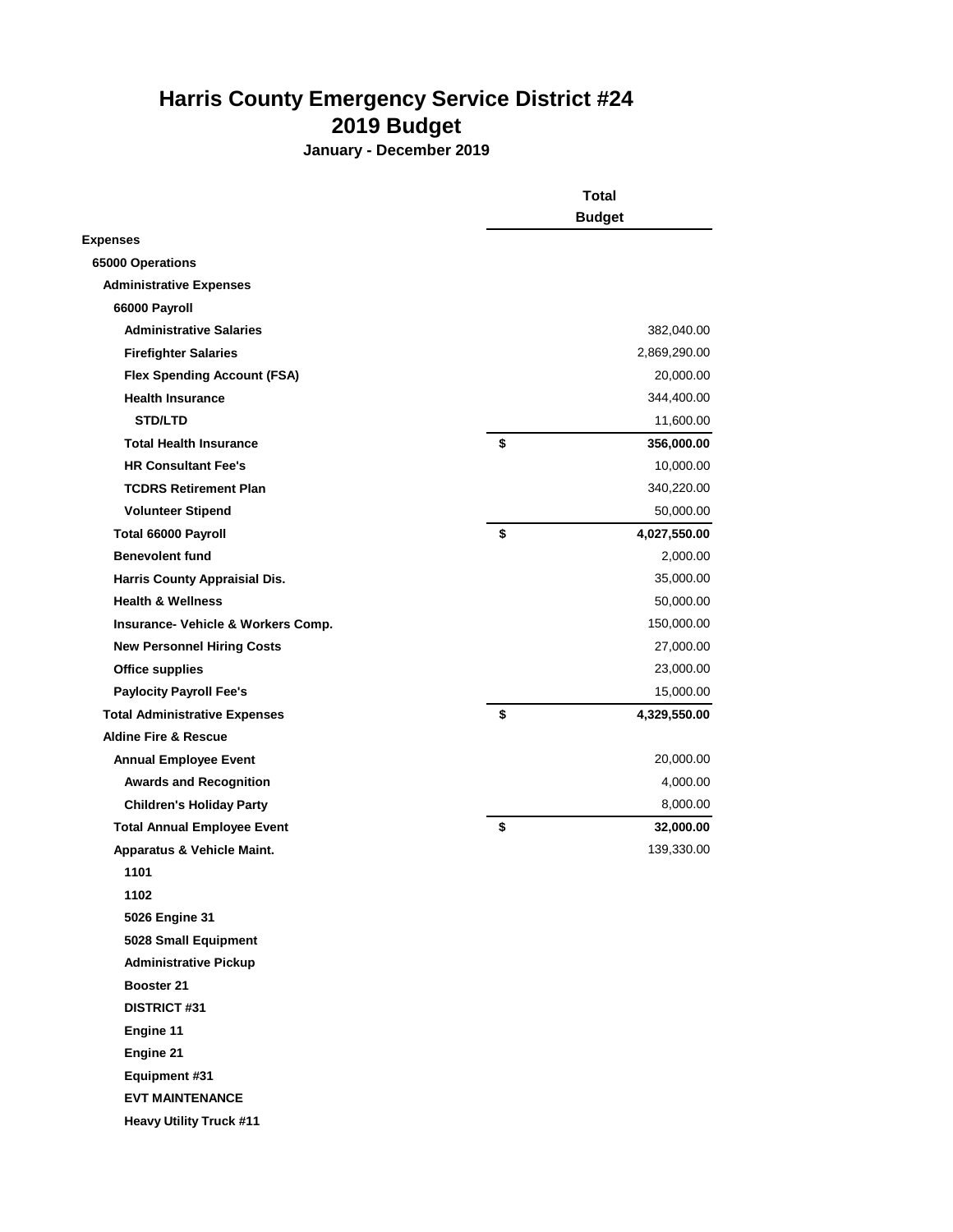| <b>Heavy Utility Truck #21</b>                                   |                  |
|------------------------------------------------------------------|------------------|
| <b>Heavy Utility Truck #31</b>                                   |                  |
| <b>MAINT, TRAILER</b>                                            |                  |
| QUINT#31                                                         |                  |
| <b>Rescue Boat</b>                                               |                  |
| <b>RESERVE ENGINE #11</b>                                        |                  |
| <b>RESERVE ENGINE 31</b>                                         |                  |
| Squad #21 (NB)                                                   |                  |
| Squad 11                                                         |                  |
| SQUAD 31                                                         |                  |
| Tanker 11                                                        |                  |
| <b>Training Trailer</b>                                          |                  |
| Utility #31 (Tomato Truck)                                       |                  |
| <b>Vehicle Supplies</b>                                          |                  |
| Total Apparatus & Vehicle Maint.                                 | \$<br>139,330.00 |
| <b>Communications</b>                                            |                  |
| <b>Communication Equip. Replacement &amp; repair</b>             | 9,000.00         |
| <b>Dispatch</b>                                                  | 35,000.00        |
| <b>Harris County Radio Services</b>                              | 20,000.00        |
| <b>Total Communications</b>                                      | \$<br>64,000.00  |
| <b>Emergency Ministries/CISM</b>                                 | 5,000.00         |
| <b>Executive Expenses</b>                                        | 20,000.00        |
| <b>Employee Reimbursment</b>                                     | 1,000.00         |
| <b>Total Executive Expenses</b>                                  | \$<br>21,000.00  |
| <b>Firefighter Training &amp; Travel</b>                         | 61,000.00        |
| <b>Certifications</b>                                            | 15,000.00        |
| <b>Staff Coverage</b>                                            |                  |
| <b>Total Firefighter Training &amp; Travel</b>                   | \$<br>76,000.00  |
| <b>Firefighting Tools &amp; Equipment</b>                        | 10,000.00        |
| Fuel                                                             | 55,000.00        |
| <b>General Supplies</b>                                          | 10,000.00        |
| <b>Hose Testing</b>                                              | 5,000.00         |
| <b>PPE Bunkergear Maint</b>                                      | 25,000.00        |
| <b>Public Relations</b>                                          | 14,500.00        |
| Rehab                                                            | 2,500.00         |
| <b>SCBA Cascade &amp; Maint.</b>                                 | 20,000.00        |
| <b>Small Tools Repair/Maint.</b>                                 | 7,000.00         |
| <b>Station Supplies</b><br><b>Uniform Allowance</b>              | 35,000.00        |
|                                                                  | 49,000.00        |
| <b>Uniforms (General)</b>                                        |                  |
| <b>Total Aldine Fire &amp; Rescue</b><br><b>Insurance Claims</b> | \$<br>570,330.00 |
|                                                                  |                  |
| <b>Professional Expenses</b><br><b>Accountant Fee's</b>          | 5,000.00         |
| <b>Administration Training &amp; Travel</b>                      | 21,000.00        |
| <b>Audit Fee's</b>                                               | 12,000.00        |
|                                                                  | 50,000.00        |
| <b>ESD #24 Administrative Expenses</b>                           |                  |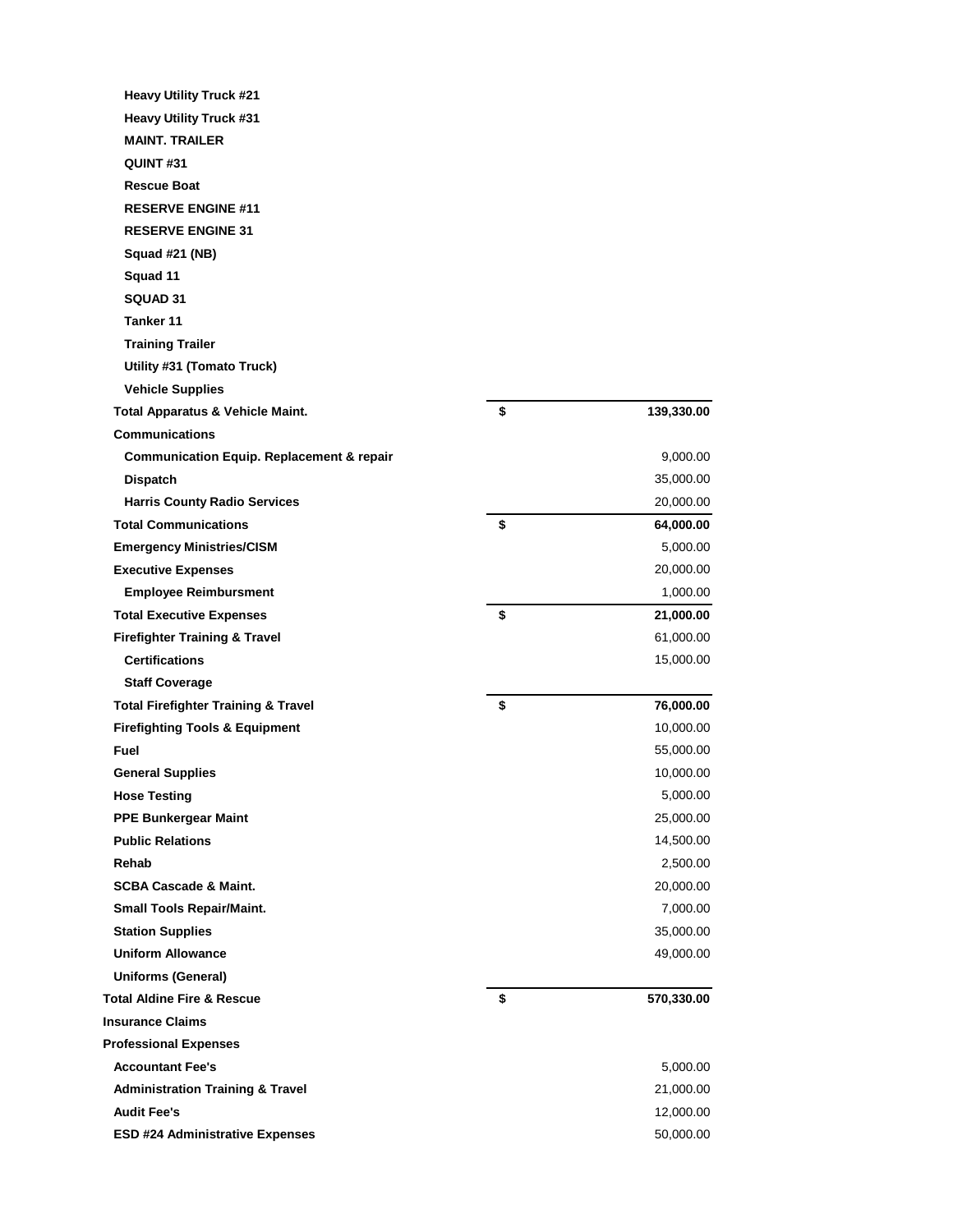| <b>Commissioner Reimbursment</b>                                                                    |                  |
|-----------------------------------------------------------------------------------------------------|------------------|
| <b>Total ESD #24 Administrative Expenses</b>                                                        | \$<br>50,000.00  |
| ESD #24 Commissioner Training & Travel                                                              | 12,000.00        |
| <b>ESD General #24 Non-Budgetary Expenses</b>                                                       |                  |
| <b>2020 TAHOE</b>                                                                                   | 75,000.00        |
| Boot's                                                                                              | 10,000.00        |
| <b>Election Expenses</b>                                                                            |                  |
| <b>FUEL STATION</b>                                                                                 | 6,000.00         |
| <b>Higher Education Reimbursement</b>                                                               |                  |
| <b>Holiday Parade</b>                                                                               |                  |
| HU#11 Paint Work                                                                                    | 6,000.00         |
| <b>HU 21 &amp; HU 31</b>                                                                            |                  |
| <b>HU Tarps</b>                                                                                     | 4,000.00         |
| <b>Total HU 21 &amp; HU 31</b>                                                                      | \$<br>4,000.00   |
| QUINT#31                                                                                            |                  |
| <b>Sales Tax Assurance Fee's</b>                                                                    |                  |
| Squad #11 & Squad #31                                                                               |                  |
| <b>Station #11 Engineering Study</b>                                                                | 6,500.00         |
| <b>Station #31 Awning</b>                                                                           | 13,200.00        |
| <b>Station #31 Driveway Repair</b>                                                                  | 15,272.00        |
| <b>Station #31 Office Expansion</b>                                                                 | 9,000.00         |
| Station #31 Payoff                                                                                  |                  |
| Station #31 Renovation (2018 carryover)                                                             |                  |
| Station #31 Renovation 2019                                                                         | 7,987.00         |
| <b>STD/LTD</b>                                                                                      | 10,600.00        |
| <b>Total ESD General #24 Non-Budgetary Expenses</b>                                                 | \$<br>163,559.00 |
| <b>Legal Services</b>                                                                               | 55,000.00        |
| <b>Licenses &amp; Permits</b>                                                                       | 1,000.00         |
| <b>Media Publishing</b>                                                                             | 1,000.00         |
| <b>Mobile Communication</b>                                                                         | 25,000.00        |
| Post office fee's/Supplies                                                                          | 3,000.00         |
| <b>Professional IT Services</b>                                                                     | 35,000.00        |
| <b>Record Reporting &amp; Documents (ER)</b>                                                        | 4,000.00         |
| <b>Subscriptions/Dues</b>                                                                           | 17,700.00        |
| <b>Total Professional Expenses</b>                                                                  | \$<br>405,259.00 |
| <b>Station Maintenance</b>                                                                          |                  |
| <b>Comcast Cable &amp; Internet</b>                                                                 | 15,000.00        |
| <b>Station Maintenance #11</b>                                                                      | 29,000.00        |
| <b>Station Maintenance #21</b>                                                                      | 23,000.00        |
| <b>Station Maintenance #31</b>                                                                      | 49,000.00        |
| <b>Telephone Expenses</b>                                                                           | 16,000.00        |
| <b>Waste Management-Disposal</b>                                                                    | 17,000.00        |
|                                                                                                     | \$<br>149,000.00 |
|                                                                                                     |                  |
|                                                                                                     |                  |
| <b>Electricity</b>                                                                                  |                  |
| <b>Total Station Maintenance</b><br><b>Station Utilities</b><br><b>Station #21-Humble Westfield</b> | 11,000.00        |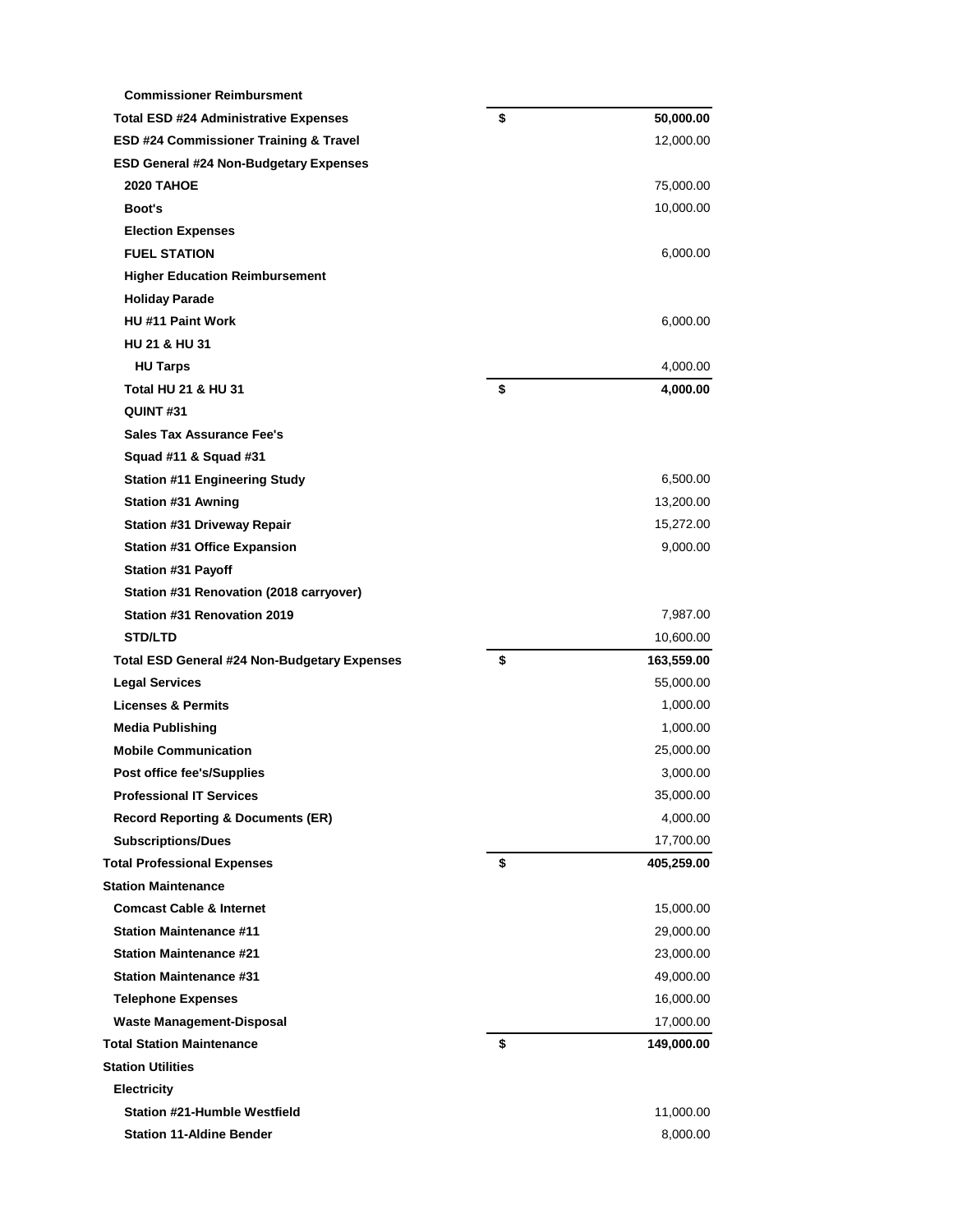| <b>Station 31-Imperial Valley</b>                     | 20,000.00          |
|-------------------------------------------------------|--------------------|
| <b>Total Electricity</b>                              | \$<br>39,000.00    |
| Gas                                                   |                    |
| <b>Station 11- Aldine Bender</b>                      | 3,500.00           |
| <b>Station 21-Humble Westfield</b>                    | 3,250.00           |
| <b>Station 31-Imperial Valley</b>                     | 6,500.00           |
| <b>Total Gas</b>                                      | \$<br>13,250.00    |
| Water                                                 |                    |
| <b>Station #21-Humble Westfield</b>                   | 6,000.00           |
| <b>Station 31-Imperial Valley</b>                     | 2,500.00           |
| <b>Total Water</b>                                    | \$<br>8,500.00     |
| <b>Total Station Utilities</b>                        | \$<br>60,750.00    |
| <b>Total 65000 Operations</b>                         | \$<br>5,514,889.00 |
| <b>Capital Expenses</b>                               |                    |
| Equipment 21 & 31                                     | 75,000.00          |
| <b>Fire Protection Trailer</b>                        | 9,000.00           |
| <b>Misc. Capital Expenses</b>                         | 151,000.00         |
| Misc. Capital Expenses Rollover 2018                  | 221,787.68         |
| PPE/Bunkgear-Rollover 2018                            | 24,903.05          |
| Radio's-Rollover 2018                                 | 9,535.00           |
| Scba-Rollover 2018                                    | 55,747.36          |
| Station #11- Rollover 2018                            | 203,193.12         |
| <b>Total Misc. Capital Expenses Rollover 2018</b>     | \$<br>515,166.21   |
| <b>New Radio's</b>                                    | 25,000.00          |
| <b>PPE Bunkergear- Replacement</b>                    | 65,000.00          |
| <b>PPE New-15 New Sets</b>                            | 45,000.00          |
| <b>SCBA-NEW</b>                                       | 35,000.00          |
| <b>Station #11 Architect Fee's</b>                    | 200,000.00         |
| <b>Station #11 Construction</b>                       | 1,917,000.00       |
| <b>Station #11 Furnishings</b>                        | 60,000.00          |
| <b>Station #11 Permitting</b>                         | 10,000.00          |
| <b>Station #31 Replacement Furniture</b>              | 4,000.00           |
| <b>Station #31 Security Upgrade</b>                   | 55,000.00          |
| <b>Station #41 Land &amp; Expenses</b>                | 2,000,000.00       |
| <b>Station 11-Materials, Testing &amp; Inspection</b> | 50,000.00          |
| <b>Thermal Imaging Camera</b>                         | 7,000.00           |
| <b>Voice Amplifiers</b>                               | 5,000.00           |
| <b>Total Capital Expenses</b>                         | \$<br>5,228,166.21 |
| <b>LONG TERM DEBT</b>                                 |                    |
| Lease- 2 Pumpers                                      | 135,080.37         |
| <b>Station #21 Payment</b>                            | 264,119.00         |
| <b>Interest Payment</b>                               |                    |
| <b>Principle Payment</b>                              |                    |
| <b>Total Station #21 Payment</b>                      | \$<br>264,119.00   |
| <b>Station 11 Payment</b>                             | 370,000.00         |
| <b>Interest Payment</b>                               |                    |
| <b>Principle Payment</b>                              |                    |